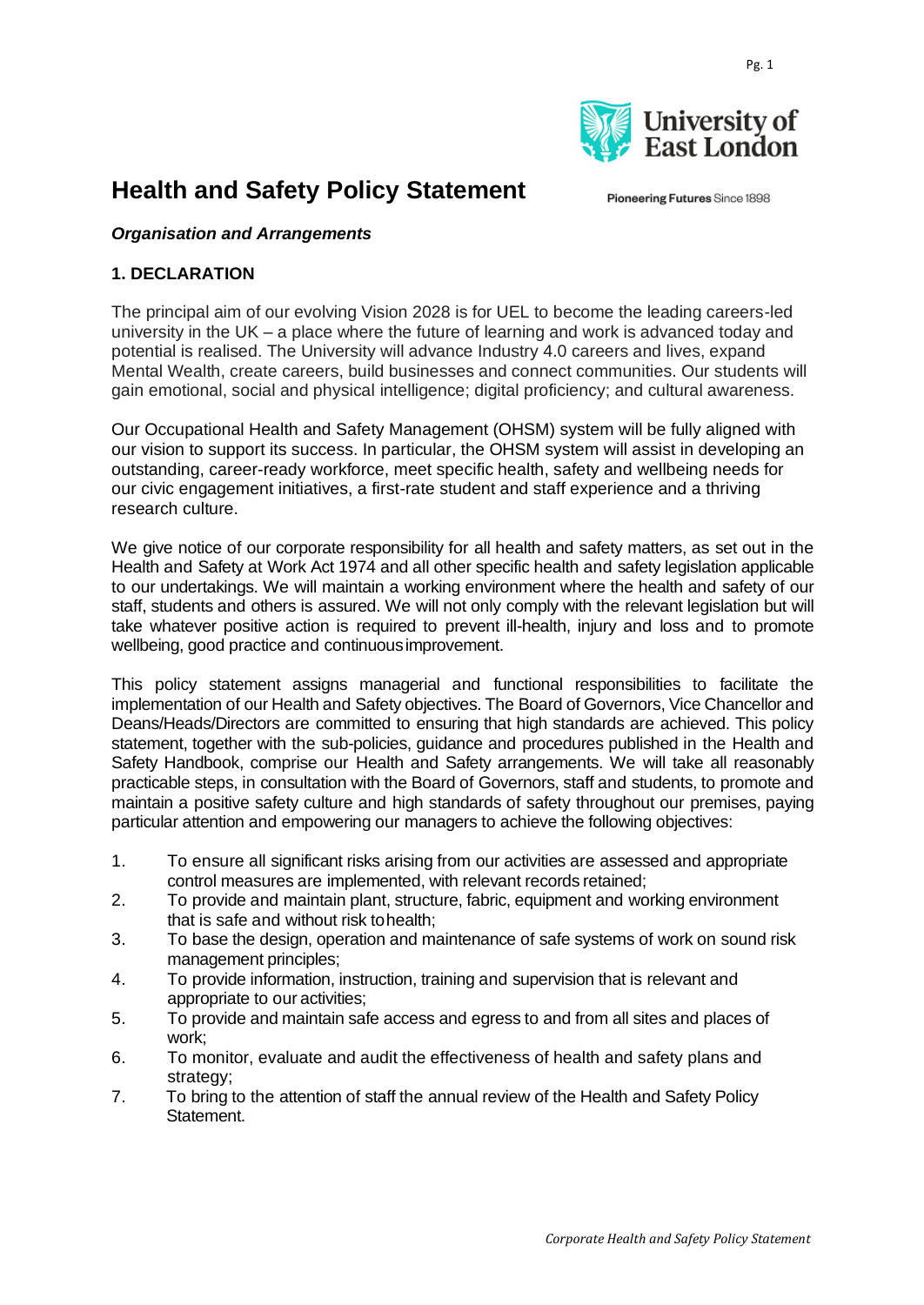$\mathbb{Z}$  ,  $\mathbb{Z}$  ,  $\mathbb{Z}$  ,  $\mathbb{Z}$  ,  $\mathbb{Z}$  ,  $\mathbb{Z}$  ,  $\mathbb{Z}$  ,  $\mathbb{Z}$  ,  $\mathbb{Z}$  ,  $\mathbb{Z}$  ,  $\mathbb{Z}$  ,  $\mathbb{Z}$  ,  $\mathbb{Z}$  ,  $\mathbb{Z}$  ,  $\mathbb{Z}$  ,  $\mathbb{Z}$  ,  $\mathbb{Z}$  ,  $\mathbb{Z}$  ,  $\mathbb{Z}$  ,  $\mathbb{Z}$  ,

Amanda Broderick<br>
Vice Chancellor & President<br>
Vice Chancellor & President<br>
Anulika Ajufo Vice Chancellor & President **June 2021**

#### **2. RESPONSIBILITY FOR THE MANAGEMENT OF HEALTH ANDSAFETY**

Effective health and safety management depends on commitment, co-operation and effort by all. The identification of responsibility and accountability for health and safety, within the university, is a key part of both the safety management system and the development of a positive safety culture.

All staff, whether with or without managerial positions, have responsibilities to comply with this Health and Safety Policy. Supervisors in laboratories, workshops, and practical classrooms, at whatever level, have obligations to ensure that they do not endanger the health and safety of students and staff. School or Service Safety Co-ordinators have responsibilities detailed within this Health and Safety Policy. Managers are both responsible and accountable for the health and safety of staff, students and visitors within their area of responsibility. All staff and students have a duty to take care of their own health and safety, not to endanger others and co-operate fully with these health and safety arrangements. All staff must report to their line manager or Head of Health & Safety, without delay, any work situation that could pose an imminent and serious danger.

All Schools and Services are required to produce their own documentation, systems and procedures to implement or supplement this policy and the further guidance provided in the Health and Safety Handbook.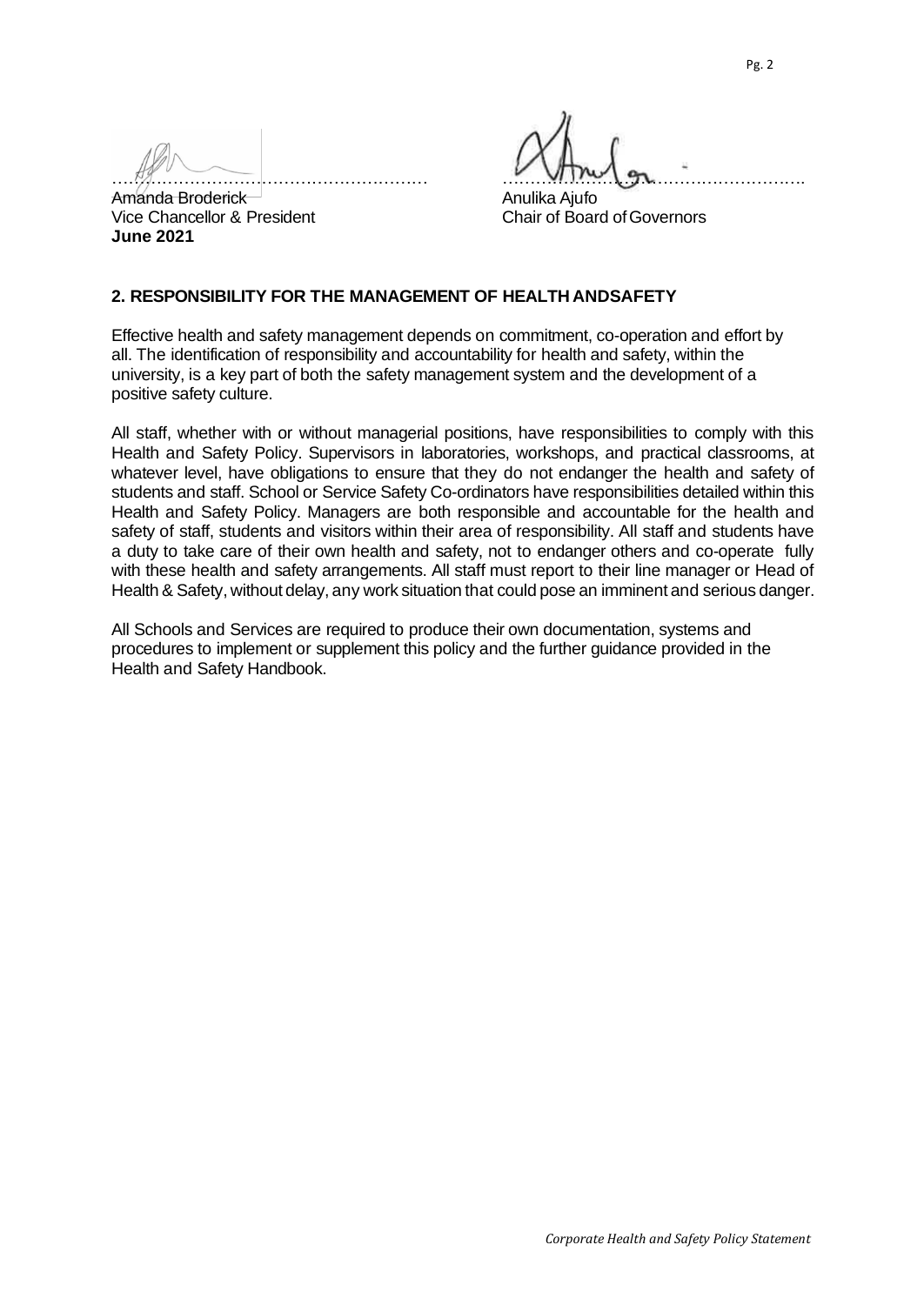# **3. ORGANISATION AND ARRANGEMENTS FORIMPLEMENTATION**



### **3.1 Governance Arrangements**

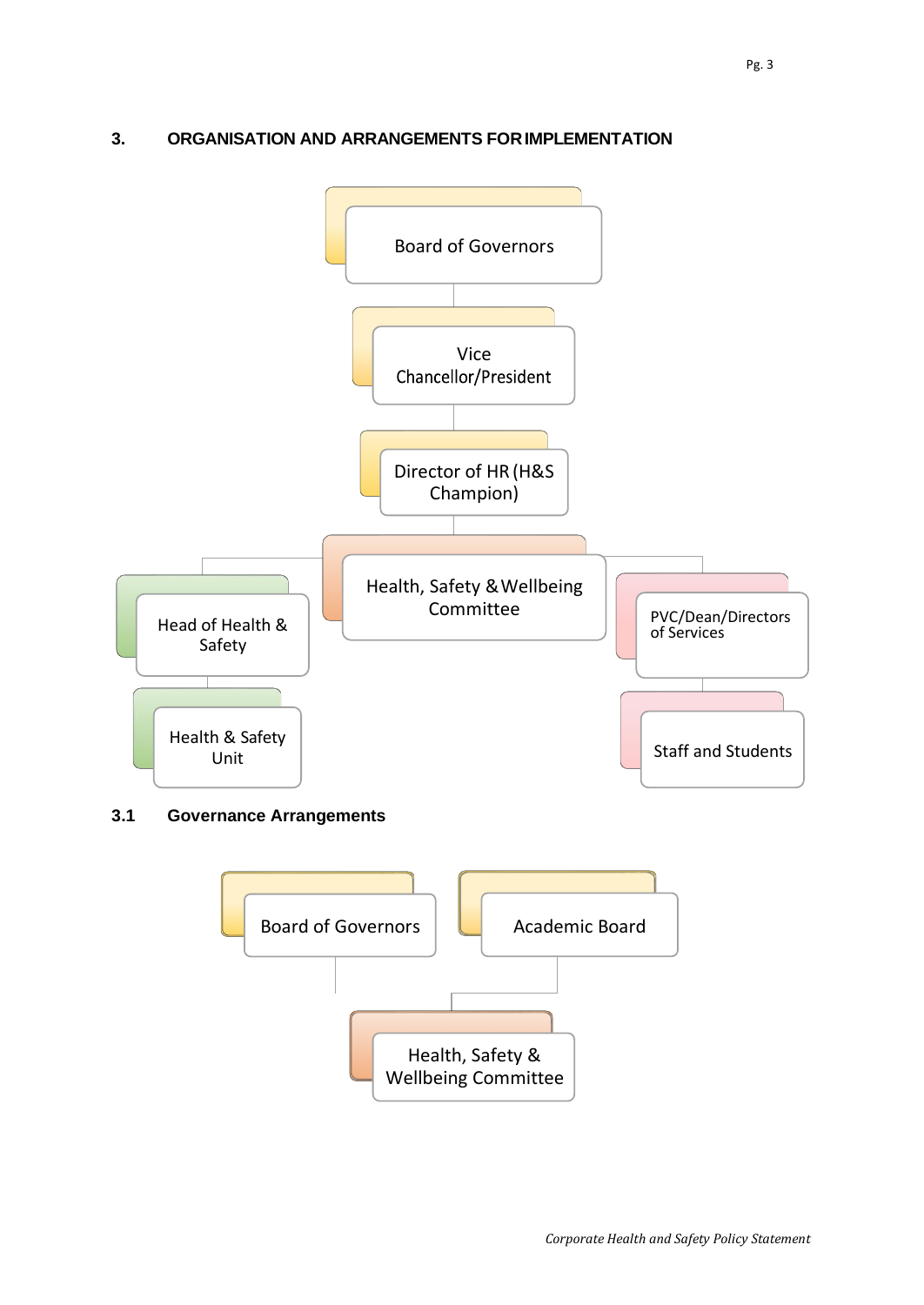# **3.2 Board of Governors**

The Board of Governors is ultimately responsible for providing a healthy and safe environment for its staff, students and visitors. The Governors have stipulated that all colleges and services must be committed to achieving utter compliance with the requirements of our Health and Safety Management system and relevant policies and procedures. The Board receive an annual report on all matters pertaining to health, safety and wellbeing.

# **3.3 The Vice-Chancellor & President**

The Vice-Chancellor & President (VC&P) is responsible to the Board of Governors for ensuring, so far as is reasonably practicable, compliance with the health and safety policy framework laid down by the Board and for ensuring full management commitment. The VC&P is a member of the Board of Governors and Chief Executive Officer, which means that all Health and Safety reports are brought to the VC&P's attention, along with regular progress reports regarding follow-up actions.

# **3.4 Director of Human Resources**

The Director of Human Resources (DoHR) is the 'Health and Safety Champion' at University Executive Board (UEB) level, thus responsible for providing the Governors with the necessary assurances on our health and safety performance and seeking their support on future initiatives. The DoHR is also responsible to the VC&P for implementing the necessary organisation, allocating staff responsibilities and making detailed arrangements, to ensure that the objectives of the Policy are met and that standards continually improve. The DoHR is also the Chair of the Health, Safety & Wellbeing Committee and provides advice and direction on health and safety to managers in the university.

# **3.5 The Health, Safety and Wellbeing Committee**

The Health, Safety and Wellbeing Committee is a joint sub-committee of the Board of Governors/Academic Board. It acts as a forum to focus communications and consultation on health, safety and welfare matters and provide leadership in effective management of health and safety.

The Health, Safety and Wellbeing Committee's Terms of Reference require it to:

- 1. maintain an effective safety management system and monitor compliance viaaudit and inspection reports;
- 2. be responsible for ensuring that colleges and services appoint staff with a responsibility for health and safety;
- 3. ensure staff receive adequate and appropriate health and safety training and that students are properly inducted in health and safety;
- 4. keep under review our legal obligations and health and safety measures and ensure that the UEB is fully advised of any significant changes and their likely impact on UEL;
- 5. oversee the drawing up and implementation of health, safety and welfare policies, and keep these under review;
- 6. promote good practice in safety systems and occupational health, including First Aid;
- 7. set standards for good health and safety practice across UEL;
- 8. receive and consider reports of accidents, incidents and 'near misses', ensuring that appropriate remedial action is taken and, where necessary, making recommendations for the improvement of health and safety to the UEB;
- 9. ensure that a complete record of accidents and ill-health is maintained;
- 10. receive and review minutes and reports from school / service Health and Safety Coordinators, Radiation Protection Supervisors and the Biohazards Committee and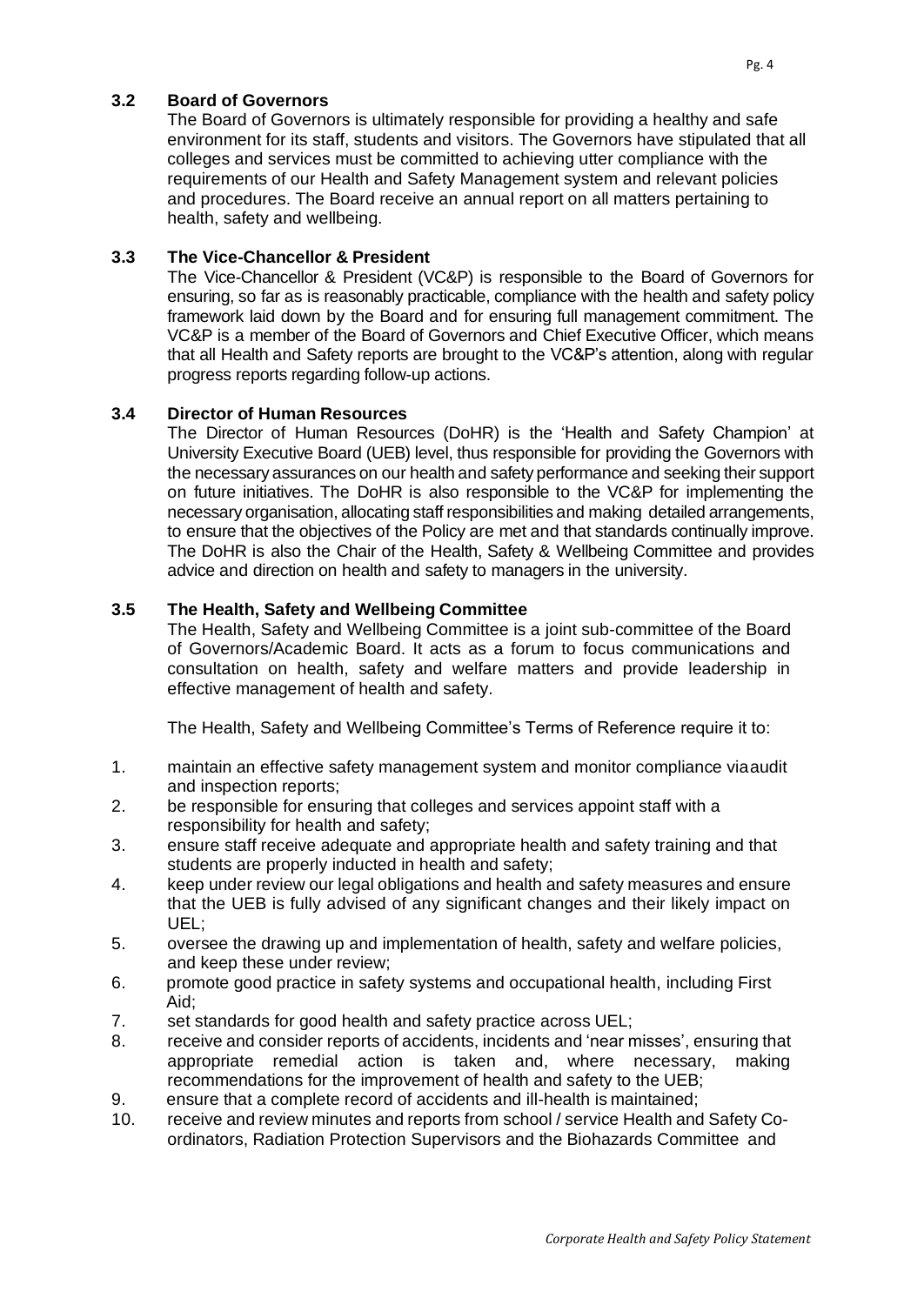- 11. through its Chair, have the authority to stop, or suspend, any activity, or prohibit the use of plant and machinery, if such action is deemed necessary to prevent serious injury or ill health:
- 12. make an annual report to our Board of Governors and the UEB.

# **3.6 The Health and Safety Unit**

The Health and Safety Unit (HSU) reports to the Director of HR and its role is to assist us in meeting our obligations in relation to health and safety legislation. The HSU includes the Head of Health & Safety (Inc. fire safety remit), Health and Safety Advisor, Occupational Health Advisor and an Administrator. The HSU is supported by an external Occupational Health Physician and specialist Occupational Health staff. The HSU:

- 1. advises staff and managers on all aspects of general health and safety, fire safety and occupational health, including advice on developments in health and safety legislation and advising those responsible for arranging insurance for specific hazards in our work;
- 2. provides advice and support to managers in order for them to effect appropriate and timely remedial action on being alerted to hazards with unacceptable levels of risk;
- 3. provides appropriate information, instruction and training;
- 4. monitors the effectiveness of health and safety performance through audit and ensures, where necessary, that corporate policy is enforced;
- 5. provides advice on health surveillance, where appropriate;
- 6. acts as the point of contact with enforcement agencies;
- 7. liaises with specialists, including referral for treatment and assessment;
- 8. collates and reports on incident and ill-health statistics;
- 9. prepares an annual Health and Safety Plan in consultation with the Health, Safety and Wellbeing Committee;
- 10. assists and advises Deans & Heads of Schools and Directors of Service in their compilation and maintenance of up-to-date health and safety records. This is done either directly, or via the local Health and Safety Co-ordinators.

Where necessary, the Head of Health & Safety and Health & Safety Adviser will have the authority to stop, or suspend, any activity which poses a serious imminent danger.

# **3.7 Deans of Schools and Directors of Services**

Deans & Directors are responsible and ultimately accountable for health and safety matters affecting staff, students and visitors within their school or service. They are the key health and safety managers within the university in terms of delivering our health and safety objectives. However, they may delegate duties for day-to-day management of health and safety responsibilities to their Health and Safety Co-ordinators and other nominated staff. Deans/Heads/Directors must ensure that:

- *1. School or Service Health and SafetyCo-ordinator*
- i. a member, or members, of staff are nominated as "School/Service Health and Safety Co-ordinator", that the UEL Head of Health & Safety is informed of the nomination in writing and the name or names are displayed on noticeboards;
- ii. they have nominated an appropriate number to reflect the size or complexity of the school or service;
- iii. such Health and Safety Co-ordinators and others with health and safety responsibilities have sufficient authority and resources to undertake their safety duties;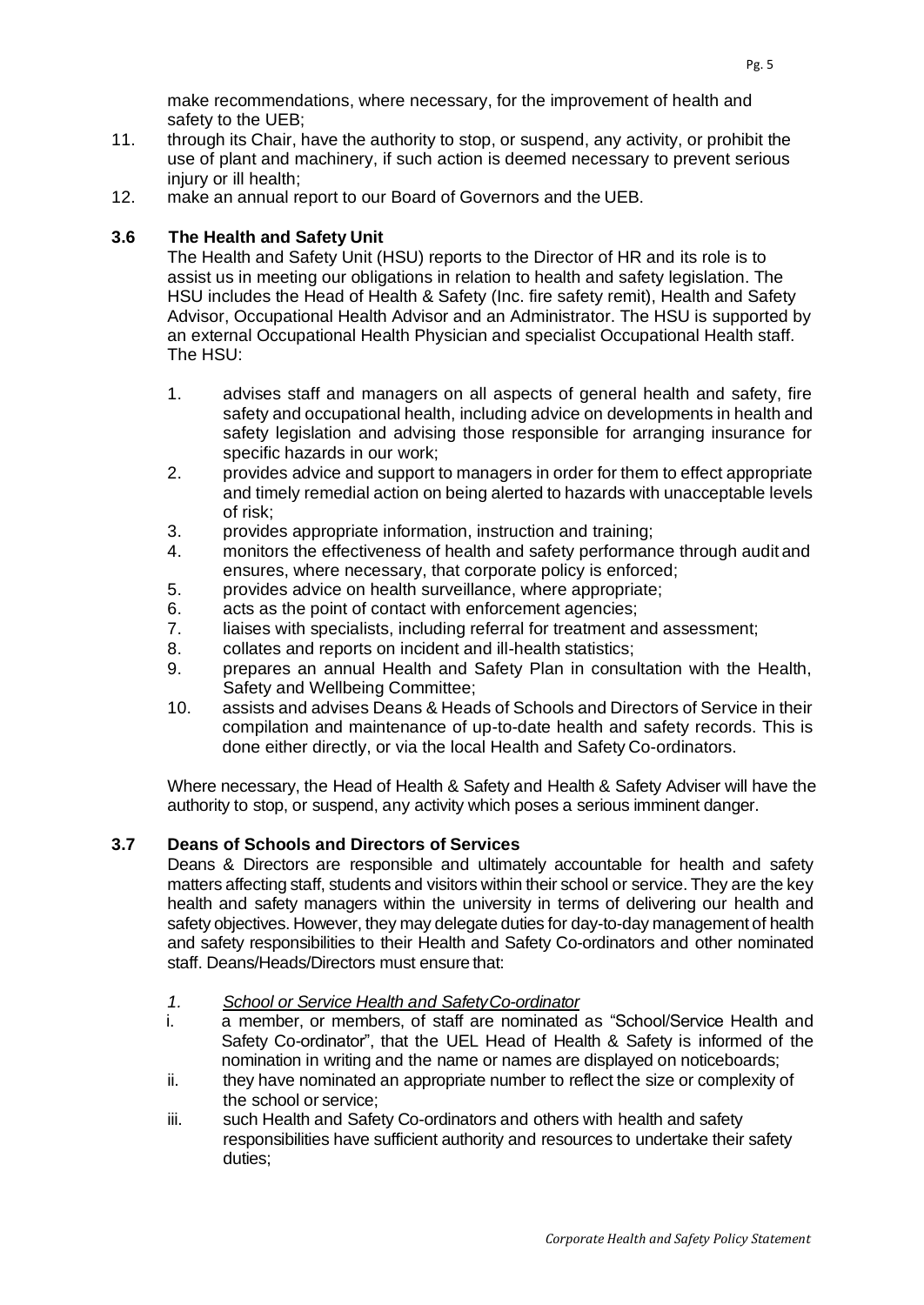- iv. the Health and Safety Co-ordinator has sufficient authority to act on behalf of the Dean/ Head / Director, which includes the remit to stop activities which pose immediate danger, pending investigation.
- *2. Risk Assessment*
- i. risks to health and safety are assessed consistently and that appropriate control measures are used in accordance with the Management of Health and Safety at Work Regulations 1999 (as amended), together with any additional relevant regulations, such as the Control of Substances Hazardous to Health Regulations 2002. That work is not permitted to start in any activity with attendant risks, unless a suitable and sufficient risk assessment has been completed and appropriate control measures implemented;
- ii. risk assessments are reviewed regularly risk assessment forms and related guidance can be found in the Health and Safety Handbook and theHealth and Safety Unit's other web pages [https://uelac.sharepoint.com/sites/healthandsafetyunit](https://uelac.sharepoint.com/sites/healthandsafetyunit/)
- *3. Inspection Teams*
- i. inspection teams are appointed (to include School/Service Health and Safety Coordinators) and Trade Union Representatives invited to accompany the team during inspections;
- ii. School/Service inspections are undertaken at least once per semester with a record of all inspections and remedial actions maintained for 3years;
- iii. Sufficient time is allocated to inspection team members to enable them to carry out their duties.
- *4. Local arrangements*
- i. a written School/Service Health and Safety policy and arrangements, which outlines local arrangements for health and safety, is current and inforce;
- ii. appropriate and timely remedial action occurs on being alerted to hazards with unacceptable levels of risk;
- iii. keep an up-to-date set of health and safety records.
- *5. Accidents, Incidents and Reporting arrangements*
- i. the Dean/Head/Director must ensure that arrangements are in place so that all incidents, accidents, dangerous occurrences, hazards, fires, malicious fire alarms, violent incidents and ill-health are reported to the Head of Health & Safety on the appropriate form;
- ii. the facts of any reportable accident/incident are established, wherever possible, before the site is disturbed or evidenceremoved;
- iii. ill-health, accidents, or incidents, are investigated and the investigation recorded, to ensure lessons are learned and measures implemented to prevent recurrence;
- iv. accidents or incidents which result in certain specified injuries and/or over 7 days of sickness absence must be reported to the Health and Safety Executive [\(www.hse.gov.uk\)](http://www.hse.gov.uk/). It is the responsibility of the Dean/Head/Director to check whether the accident or incident must be reported to the HSE; further information is available in the sub-policy, **Accident\_and\_Incident\_Subpolicy'**, which can be found in the Health and Safety Handbook. A copy of this report must be sent to the Head of Health &Safety.
- *6. Information, instruction and training*
- i. both existing and new staff are given appropriate health and safety information and induction training;
- ii. information on health and safety hazards is provided for everyone who undertakes work within the college/school or service. This includes visiting lecturers, contractors, cleaners and maintenance staff: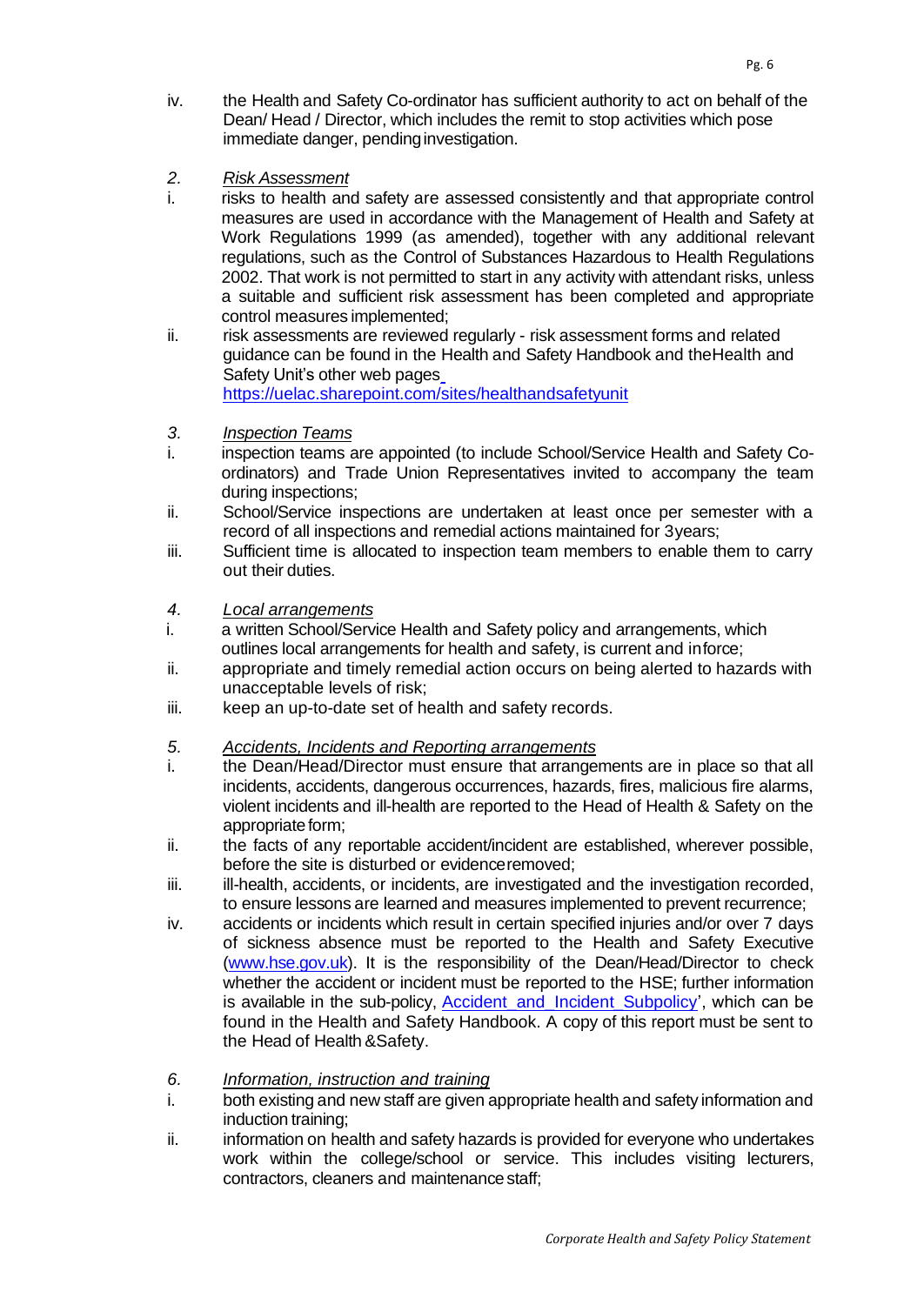- iii. students are given induction and relevant training in health and safety matters, including fire safety, which can be verified (e.g. by signing off);
- iv. relevant safety information and instructions issued by the Head of Health & Safety are provided to all staff andstudents;
- v. safety training needs are identified and that staff and students are provided with training relevant to their area of work, with refresher or further training at appropriate intervals;
- vi. that contractors are provided with appropriate information prior to commencing work in their school or service.

#### *7. Consultation*

that there is effective communication and adequate consultation concerning health and safety with all members of staff and staff representatives, including recognised trade union representatives. Where relevant, the consultation will be extended to our students and student representatives.

#### *8. Staffing and Supervision*

arrangements for deputising are made to ensure adequate cover is made for staff absences, including ensuring that alternative supervision is available for students.

#### *9. Fire*

fire precautions and fire procedures are observed and that the fire evacuation procedure is prominently displayed at suitable points within the college/school and service areas e.g. adjacent to all fire alarm call points.

*10. Electrical*

all portable electrical appliances are regularly inspected and tested (in accordance with current regulations) and labelled and that fixed installations are tested at least every five years.

#### **3.8 School or Service Health & Safety Co-ordinators**

#### *1. Policy and procedures*

- i. be fully familiar with the university's Health and Safety Policy and their school or service Health and Safety Policy;
- ii. periodically review health and safety procedures within their area of responsibility.
- *2. Check and review Check:*
- i. that safe working practices and procedures, together with any necessary risk assessments for project work (especially for postgraduate students), are complied with;
- ii. that adequate precautions are taken regarding any special hazard in, or about to be introduced into the school orservice;
- iii. that plant, equipment and processes within their areas are being maintained, as required by any relevant statutory provision, and that staff and students are suitably informed, instructed, trained and supervised to avoid risks to their health and safety;
- iv. that a high standard of housekeeping is maintained within their areas;
- v. that sufficient suitable personal protective equipment is available and used within their areas.
- *3. Inspections and investigations*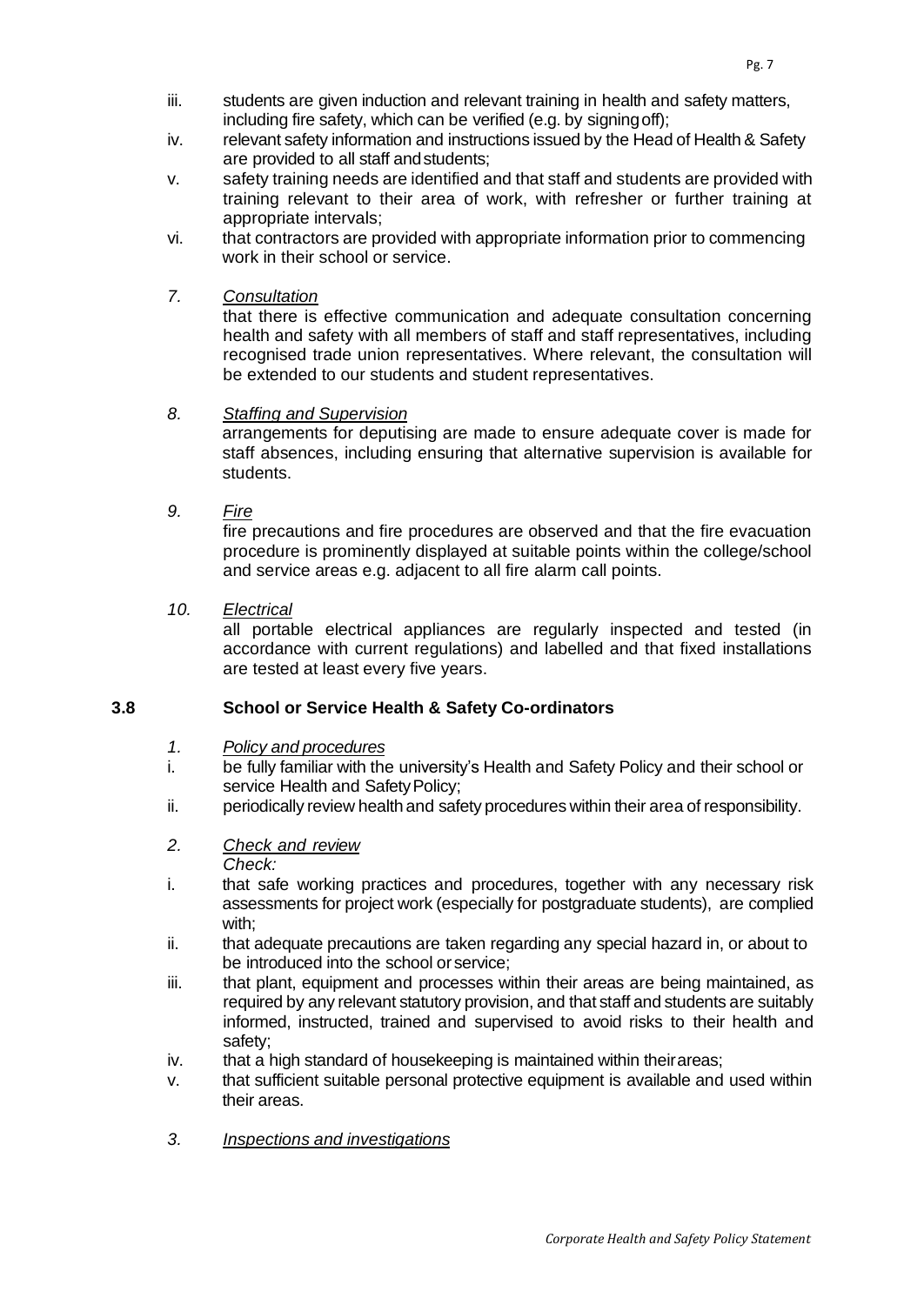conduct or co-ordinate systematic health and safety inspections and accident investigations, to identify unsafe or unhealthy conditions or work practices, and monitor that preventative action is recommended and pursued.

- *4. Advice, liaison and communication*
- i. Liaise with the Head of Health & Safety and HSU;
- ii. advise and assist their Dean/Head/Director on any revision of the school or service health and safetypolicy;
- iii. disseminate health and safety information and reports and pass such reports to appropriate members of staff and students within their School or Service; act with the delegated authority of the PVC/Dean/Director in matters of urgency;
- **iv. must refer promptly to their Dean/Head/Director or Head of Health & Safety any health and safety problems which cannot be resolved locally on a timescale commensurate with therisk.**
- *5. Records*

maintain adequate health and safety records, where appropriate, as required by relevant statutory provisions or UEL, or school/service safety policy.

#### **3.9 Radiation Protection**

The Dean is responsible for ensuring suitable and sufficient arrangements for radiation protection in his or her college/school. These arrangements are to be detailed in the college/school health and safety policy and are to include the responsibilities of the Radiation Protection Advisor, in accordance with the Ionising Radiation Regulations Approved Code of Practice 1999.

#### **3.10 Biohazards Committee**

The Biohazards Committee meets as and when necessary to advise the Universityon measures necessary to ensure the health and safety of all persons engaged in work covered by legislation on Genetic Manipulation and Radiation, including risk assessments.

#### **3.11 Other Committees**

Schools and services are encouraged to include a local safety committee or management group in their arrangements for health and safety.

#### **3.12 Students' Health and Safety**

We have H&S obligations towards our students and Deans are expected to ensure that students are given sufficient information, instruction and induction and that there is effective consultation and communication of safety aspects where relevant. All students should take reasonable care for their health and safety. They must abide by the University's rules and regulations and co-operate with supervisors to enable them to fulfil their obligations. They must not interfere intentionally or recklessly misuse anything provided for health andsafety.

#### **3.13 Children on University Premises**

Children (under the age of 16 years) may be allowed access to general teaching areas with the express consent of the relevant School academic but this will only be in exceptional circumstances, with appropriate supervision and where it does not cause disruption to teaching. The children of staff may be brought into work but also only in exceptional circumstances, only with the permission of the staff member's line manager and after careful consideration of the effect on the risk level of the area concerned. Staff and students do not have the right to bring their children into the university; it is a privilege which may or may not be granted.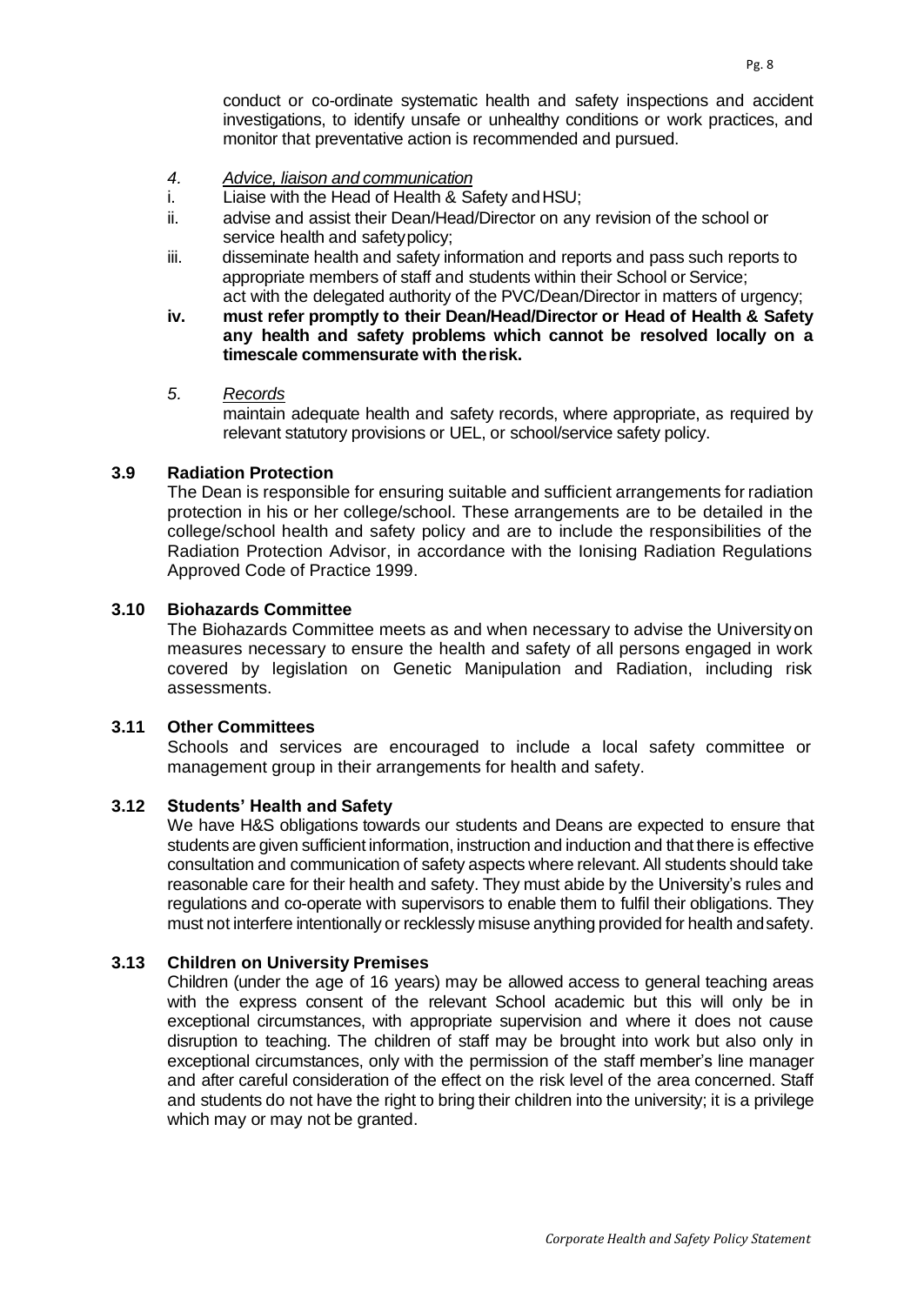Where permission has been granted by the School or Service, it is the responsibility of parents/visitors to supervise and accompany children and young persons at all times, except when children or young persons have been placed in the care of duly appointed nursery staff. **In any case, children must never be left unaccompanied anywhere on UEL premises.**

Under no circumstances must children be allowed into potentially high risk areas such as laboratories and workshops, unless it is for the purpose of approved research activity, school visits or during open days. Wherever such open days or visits involving children take place, a suitable and sufficient risk assessment must be carried out and appropriate control measures implemented.

Members of staff who have or are likely to be undertaking regulated activity with children and/or vulnerable adults as defined by the Safeguarding Vulnerable Groups Act (2006), as amended by the Protection of Freedoms Act (2012) must undergo Disclosure and Barring Service (DBS) checks on a regular basis and it is the responsibility of the Dean and Head or Director concerned to notify HR Services of that and HR Services will arrange for the checks to be conducted. Please see UEL's Policy on the Safeguarding of Children and Vulnerable Adults on HR Services' web site for further information about regulated activity and the safeguarding scheme**:**  [Safeguarding](https://uelac.sharepoint.com/sites/hr/Shared%20Documents/Forms/AllItems.aspx?id=%2Fsites%2Fhr%2FShared%20Documents%2FPolicies%202020%2FSafeguarding%20Policy%20June%202016%2Epdf&%3Bparent=%2Fsites%2Fhr%2FShared%20Documents%2FPolicies%202020) Policy

# **3.14 Animals on University Premises**

It is the University's policy that, subject to the limited exceptions, animals are not allowed onto its premises (including vehicles), or its residential accommodation:

#### **Exceptions**

- Assistance animals for disabled persons, or those being trained for such a purpose, that have been registered with Assistance Dogs UK [\(Assistance Dogs UK -](https://www.assistancedogs.org.uk/) ADUK)
- Animals being used for legitimate UEL business such as research or specifically for an UEL event
- Animals brought onto UEL premises by enforcement agencies, such as police dogs
- Visitors walking on the public right of ways through the University grounds.

 Any animals brought onto campus by staff or students must have been appropriately risk assessed and approved by senior management.

#### **3.15 All staff**

All staff must take care of their own health and safety and that of others who may be affected by their actions and:

- 1. follow health and safety policies and procedures and support the implementation of safety arrangements;
- 2. not intentionally, nor recklessly, interfere with anything that has been provided for health and safety purposes;
- 3. report any failings in health and safety policies or procedures or any situations or incidents where they consider that they, or others, are in immediate or imminent danger;
- 4. report all accidents and incidents to their line manager;
- 5. use any equipment, material or substance provided in accordance with any training and/or instruction.

UEL staff must report any matters pertaining to health and safety, which they are unable to resolve directly, to their line manager, Dean/Director or Health and Safety Co-ordinator. They may in turn refer any such matters, which cannot be resolved locally, to the Health, Safety & Wellbeing Committee via the UEB office or the Health and Safety Unit.

#### **MONITORING**

Arrangements for monitoring have been described in the previous section "Organisation and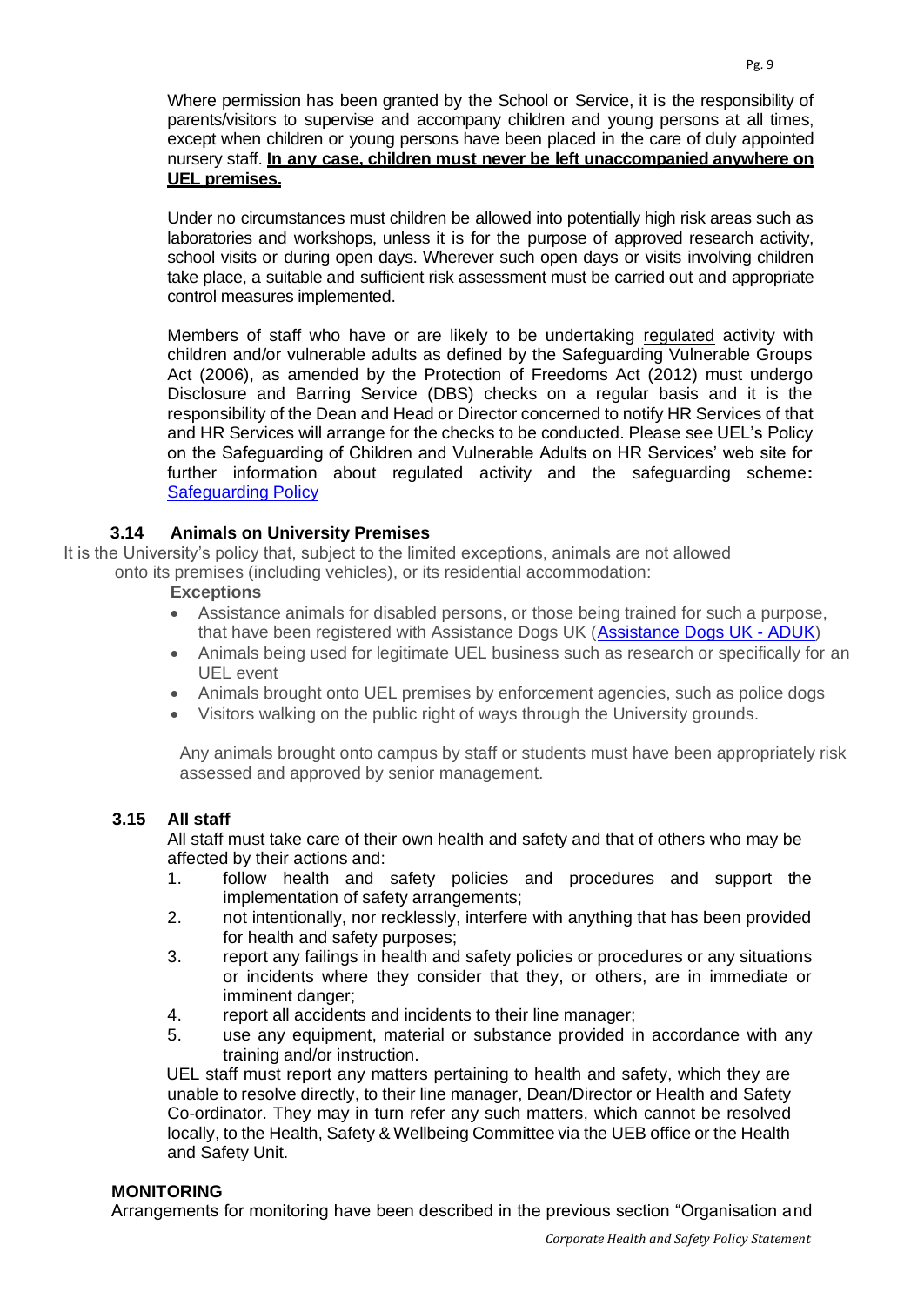arrangements for implementation", with specific roles assigned functions and responsibilities for monitoring.

# **REVIEW**

This Policy is reviewed at least annually, and changes are brought to the attention of all staff.